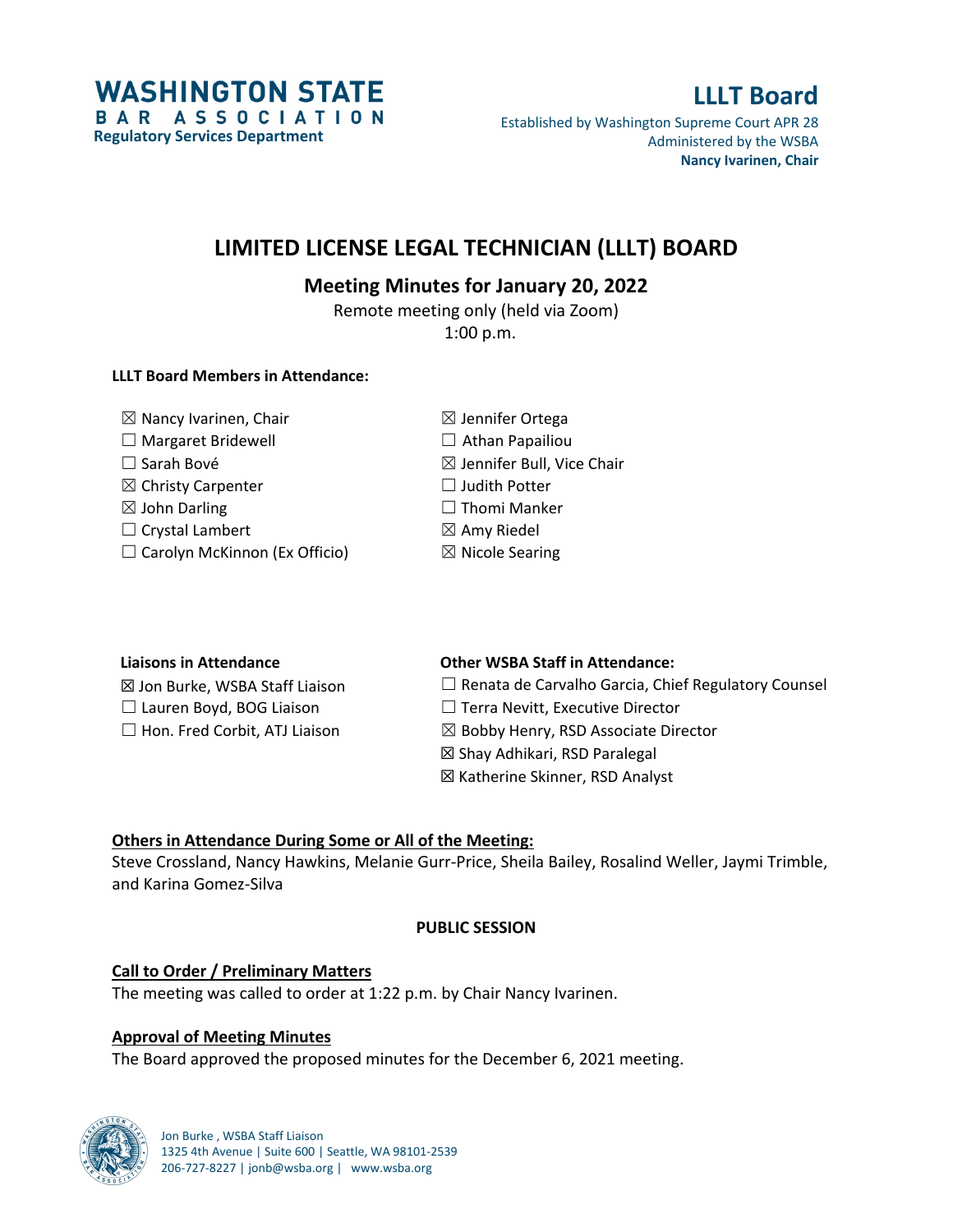#### **Outreach and Press Update**

Board Member, Christy Carpenter was Interviewed on the Oregon Public Broadcasting broadcast "Think Out Loud" regarding Washington's LLLT Program. During the interview, Carpenter discussed the differences between Washington's LLLT Program and the limited license program currently under consideration in Oregon.

#### **Discussion Regarding Status to February In-Person Meeting**

The Board decided to change the meeting scheduled for February 7, 2022 from an in-person meeting to a remote meeting due to the current conditions caused by Covid 19. The CLE presentation on guardianships will still go forward at the February 7, 2022 meeting. The next in-person meeting will be held on April 11-12, 2022, if it is safe to do so. The status of the April meeting will be discussed at the upcoming LLLT Board meetings in February and March 2022.

#### **Board Committee Development and Assignments**

The Board discussed committee development and committee assignments, which were scheduled to be completed at the February 7, 2022 in-person LLLT meeting. The Board decided to reschedule the committee development and assignments until the April 11-12, 2022 in-person meeting.

#### **Family Law Practice Area Committee Update**

The committee is continuing to work on preparing a real estate form for LLLTs. WSBA Staff will coordinate with Jennifer Ortega to set a two-hour meeting on February 7, 2022 at 10:00 a.m. to discuss the Real Property Form.

#### **Family Law Exam Committee**

The Family Law Exam Committee is ready for the January 25-26, 2022 exam. The Board anticipates that grading the exam may be completed prior to the February 7, 2022 LLLT Board Meeting. The last LLLT Exam will be held in May 2022.

#### **TAXICAB- Task Force Team Administering Xenial Involvement with Court Appointed Boards**

TAXICAB Committee Chair, Steve Crossland presented a draft of a memorandum he and others prepared as an alternative (Alternative) to the memorandum previously prepared by the TAXICAB Task Force that was discussed at the December 2021 meeting. The Board reviewed the provisions of the Alternative.

#### **Board Member and Public Comments/Concerns**

Several LLLT applicants who attended the meeting raised the issue about the difficulty in obtaining a Covid test resulted in time to sit for the LLLT exam scheduled for next week. The testing issue is currently being reviewed by WSBA Staff. Jon Burke provided his email address so that WSBA could respond to their inquiries.

#### **LLLT Exam Applicants – COVID Issue**

Board Liaison, Jon Burke discussed the results of the December 16, 2021 email that was sent by WSBA staff to LLLT applicants who have passed the LLLT exam but have not completed admission